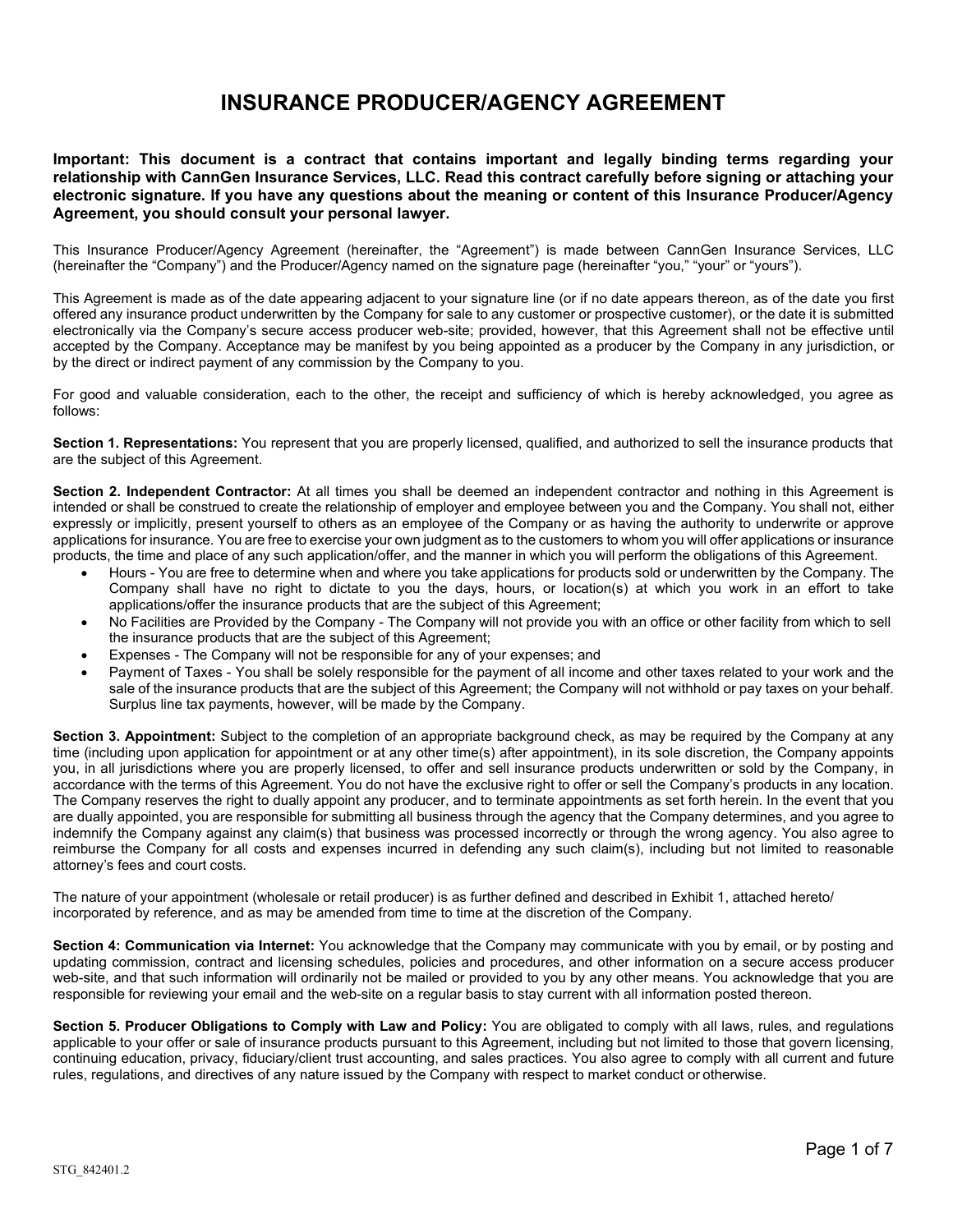You specifically acknowledge receipt of and agree to comply with the policies, procedures, and other terms set forth in the Company's Code of Business Conduct and Ethics (the "Code") as may be amended from time-to-time. You acknowledge that the Code requires, among other things, your adherence to the following principles:

- To conduct business according to high standards of respect and fairness and to treat customers as you would expect to be treated;
- To provide competent and customer-focused sales and service;
- To compete fairly;
- To provide advertising and sales material that is clear, accurate, complete, and fair;
- To address customer complaints and disputes fairly and promptly;
- To protect the privacy of your customers;
- To strictly adhere to all applicable state and federal fiduciary/client trust accounting laws and requirements; and
- To follow a system of supervision and monitoring reasonably designed to demonstrate your commitment to and compliance with these principles.

You may access the Code via the Company's secure producer web-site at any time. You acknowledge that the Company has the right to unilaterally amend, supplement, or otherwise change the terms of the Code at any time, and that you will be bound by any amendments or changes upon the Company's publication of same. You are also responsible for making an affirmative determination that each purchase, sale, exchange, surrender or other transaction you recommend in connection with any product underwritten or sold by the Company is suitable for the purchaser(s).

**Section 6. Required Notification:** You agree to notify the Company promptly in the event that any of the following occur: (i) you are the subject of or otherwise become aware of any formal or informal inquiry or investigation related to the solicitation or sale by you of insurance product(s) or any privacy breach; (ii) you are contacted by any insurance or securities regulator, for any reason; (iii) you are or become the subject of any complaint related to the solicitation or sale of any insurance product or service, in any jurisdiction; (iv) you are or become the subject of any proceeding by any insurance regulator in any jurisdiction; (v) you are accused of or charged with any improper conduct related to the solicitation or sale of any insurance product or service; (vi) your license to offer or sell insurance products is suspended or revoked in any jurisdiction; (vii) you are convicted of any crime; (viii) you are alleged to have committed fraud; (ix) you are found to have engaged in any fraud; or (x) you file bankruptcy. You also agree to notify the Company promptly upon receipt of service of process regarding any regulatory, judicial or other proceeding regarding you, the Company or its products.

**Section 7. Producer's Relationship with Agency:** You cannot offer or sell any of the Company insurance product unless you are affiliated with an agency that has also been appointed to sell the Company's insurance products, or the Company has authorized you, in writing and in advance, to offer or sell the Company insurance products without an agency affiliation. In either case, you must be appointed to sell Company insurance products. You acknowledge that any agency with which you are affiliated has the right to supervise your activities relating to the offer or sale of the Company's Insurance products and you agree to provide each such agency with all documents and information it may request from you in this regard. You hereby authorize each and every agency with which you are affiliated and through which you sell or offer any Company insurance product for sale to share with the Company any documents and information received from you in connection with any such offer or sale or otherwise.

**Section 8. Sale of the Company's Insurance Products**: The Company authorizes you to solicit applications for insurance products that the Company may lawfully underwrite or sell, and/or which are made available through an agency with which you are affiliated; subject, however, to the restrictions placed upon you by the laws and regulations of the jurisdictions in which you are licensed, the Company's underwriting rules, rules applicable to any agency with which you are affiliated, and the terms and conditions of this Agreement. You also agree to each of the following:

**A. Application Completion:** You shall complete an application for each insurance product issued by the Company on the Company's application form. The responses to every question on every application shall completely and accurately reflect the applicant's responses, as conveyed to you by the applicant. All additional knowledge and information you have relating to the applicant's responses shall be appended to the application, with or without the applicant's consent, and transmitted to the Company with the application. In addition, you shall insure that the completed application is reviewed by the applicant before it is signed by the applicant, and you shall also attest to its accuracy and completeness. You shall send the application to the Company immediately after it has been executed. You may only accept applications in a state or jurisdiction in which you and any agency with which you are affiliated are properly licensed.

**B. Premium Remittance:** You shall immediately forward to the Company or its designee any premium received with an application or otherwise delivered to you. You have no right or authority to receive or collect moneys for or on behalf of the Company at any time, for any purpose, except the initial premium offered with an insurance application. The Company may, at its discretion, authorize you to collect deferred or renewal premiums as and when they mature. Premium checks shall be made payable to the Company. Negotiable instruments received by you for the benefit of the Company shall be held by you as trustee for the Company, and shall not be used by you for any personal or other purposes whatsoever. Company has the right to collect premium payment via Electronic Funds Transfer/ACH. You shall be responsible to remit premiums for all transactions associated with a bind order to the Company, regardless of your ability to collect from the insured or client.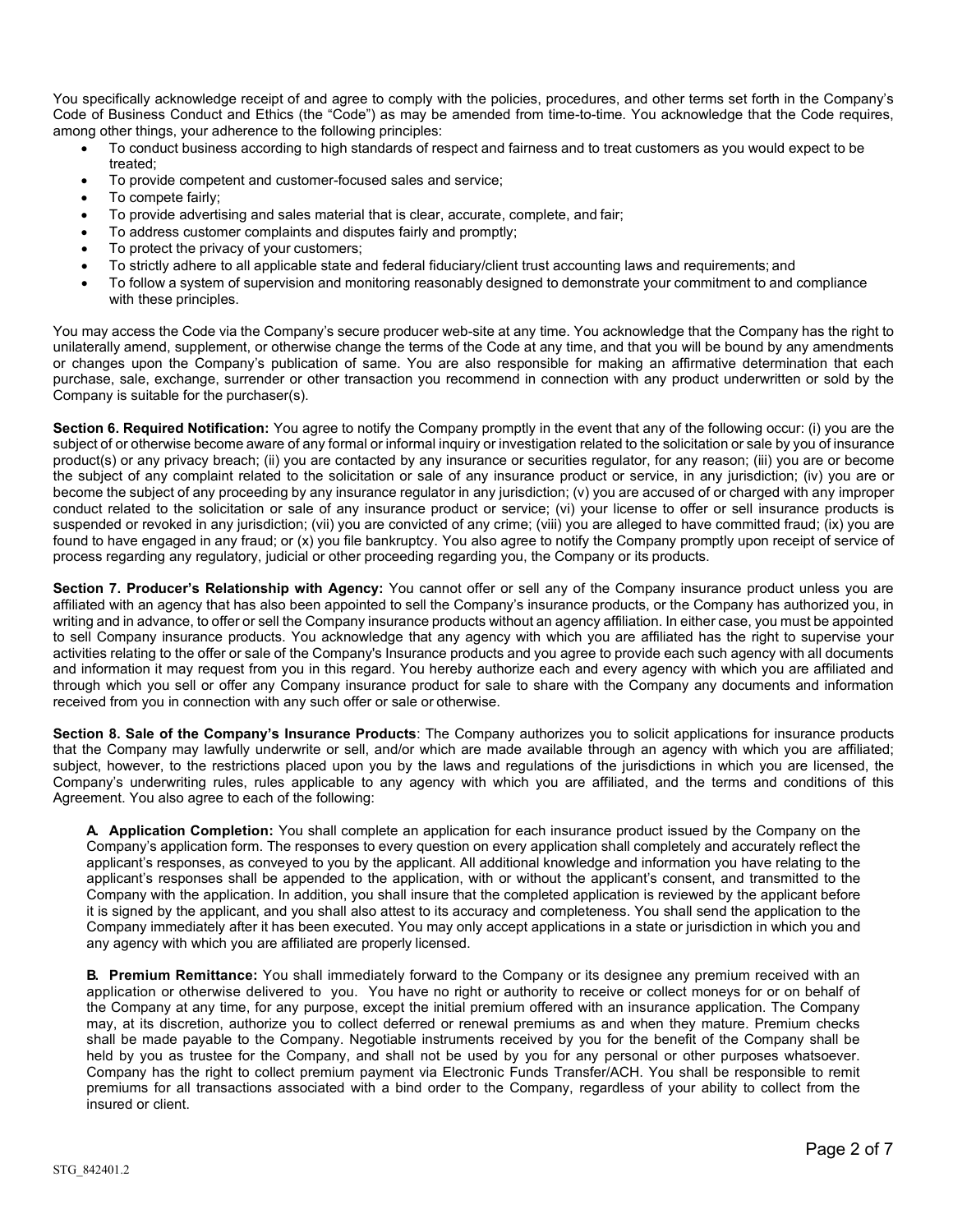**C. Insurable Condition:** You shall notify the Company promptly should you become aware of any inaccuracies in an applicant's responses to any question or request for information contained on an application or elsewhere, including any changes to the applicant's responses on an application before an insurance product is delivered. For any insurance product delivered to you by the Company, you shall arrange for it to be delivered to the policy owner(s), and the premium paid in accordance with any delivery instructions issued by the Company at that time. You shall not permit the delivery of any insurance product unless, to the best of your knowledge, the owner and insured are in insurable condition, and the first premium has been fully paid. You shall return to the Company, upon request or on the day following the expiration of 60 days after issue, any contract which was not so delivered.

The Company has the right to reject any application, cancel or rescind the sale of any insurance product, or permit the surrender of any insurance product, and in each such case, return any money submitted to the applicant or purchaser, at the Company's sole discretion. You may be obligated to return to the Company any commission or other payment made to you in connection with that application or insurance product, as set forth in Section 9, below.

**Section 9. Compensation:** The Company will pay you (or an agency on your behalf), and you agree to accept, as full compensation for the sale of the Company insurance products (provided the applications for the same have been accepted by the Company and paid for while your authority under Sections 3 and 8 of this Agreement remain in force), the commission or other compensation set forth in then current and applicable Compensation Schedule(s), subject to the terms of this Agreement. If the Company cancels or rescinds the sale of any insurance product or authorizes the surrender of any insurance product, for any reason, such insurance product shall be treated as though not accepted by the Company.

Unless modified at the option of the Company, renewal commissions shall be payable subject to the provisions and limitations of this Agreement and the then current and applicable Compensation Schedule(s). The Company may change its Compensation Schedule(s) at any time and you agree to accept the amounts payable pursuant thereto. You may access the current Compensation Schedule(s) via the Company's secure access web-site.

You agree to return to the Company, within ten days of demand therefore, all payments made directly or indirectly to you in connection with the offer or sale of any insurance product that was (i) not accepted by the purchaser; (ii) returned by the purchaser; (iii) unearned; (iv) not accepted by the Company or another carrier for any reason; or (vi) cancelled or rescinded by the Company or which the Company authorized surrender of, for any reason.

You acknowledge that the Company may, at its sole discretion, reject any application, cancel or rescind the sale of any insurance product(s), or authorize the surrender of any insurance product(s) and that the Company may refund premiums or other consideration paid in connection with your sale of any insurance product(s) for any reason, whether during or after the term of this Agreement. In the event of any such rejection, cancellation, rescission, or surrender, you shall forfeit all right to compensation on said insurance product(s) and shall return to the Company, within ten days of demand therefor, any compensation paid to you attributable to the premiums or other consideration refunded. You further agree to reimburse the Company for all costs and expenses incurred in collecting said compensation, including but not limited to its reasonable attorney's fees and court costs.

**Section 10. First Year and Renewal Commissions:** The Company reserves the right to reduce first year and renewal commissions on premiums received and accepted by the Company in accordance with the applicable Compensation Schedule in effect at the time of receipt or termination, at its discretion. If this Agreement is terminated for cause, you forfeit all first year and renewal commissions that would otherwise be due hereunder.

**Section 11. Commission Restrictions:** No commission or other compensation, including but not limited to renewal commissions and commissions or compensation for sales previously made, will be due to you under this Agreement, if the Company terminates this Agreement for cause, as set forth in Section 27.

**Section 12. Indebtedness:** Your right to receive any commission or other compensation provided for in this Agreement shall at all times be subordinate to the right of the Company, in its sole discretion, to offset or apply such commissions or compensation against any indebtedness you have (or are anticipated to have) to the Company or any affiliate, whether arising from this Agreement or otherwise. As used herein, the term "indebtedness" means any sum the Company believes in good faith to be owed by you (or anticipated to be owed by you) to the Company or any affiliate, whether or not you agree and notwithstanding the absence of a judicial or other independent determination of the validity of such indebtedness or anticipated indebtedness; the term "affiliate" means the Company (including its successors and assigns) and its direct and indirect subsidiaries. In the event any commission or other compensation provided for in this Agreem ent and due to you from the Company is insufficient to fully satisfy your indebtedness and/or anticipated indebtedness to the Company or any affiliate, you agree to pay such indebtedness within ten days of demand therefor and further agree to reimburse the Company for all costs and expenses incurred in collecting said debt, including but not limited to reasonable attorney's fees and court costs.

**Section 13. Insurance:** You shall purchase and maintain throughout the term of this Agreement insurance or indemnity protection that is co-equal with its indemnity obligations. This shall include, but not necessarily be limited to (1) broad form commercial general liability insurance, and (2) professional liability/errors and omissions. The limit of liability for such coverage shall be no less than \$1 million per claim/occurrence.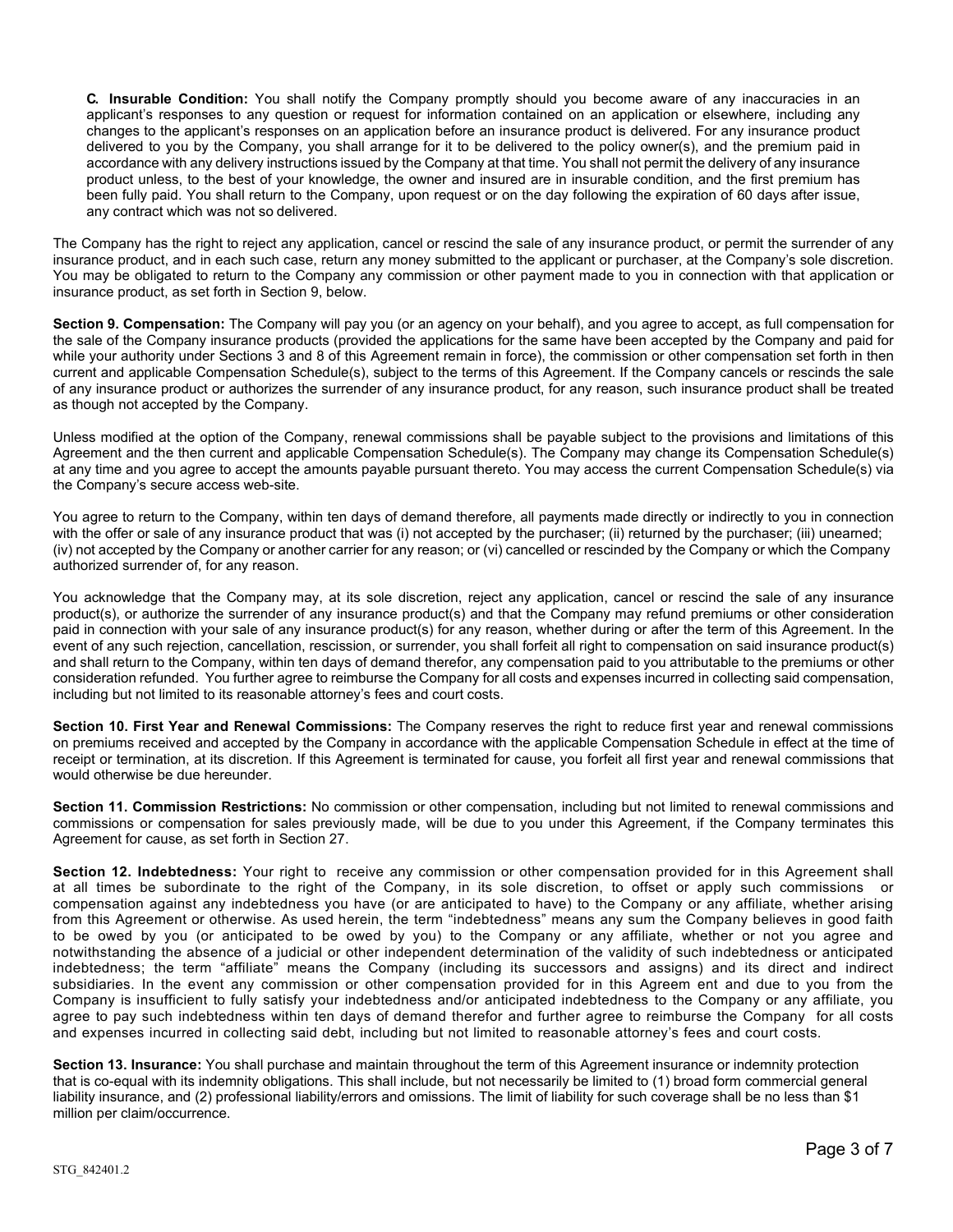**Section 14. Limitations of Authority:** You are not authorized to: (i) incur on behalf of the Company any expense, indebtedness, or liability; (ii) make, alter, or discharge contracts to which the Company is a party or beneficiary; (iii) waive forfeitures; (iv) quote rates except as published by the Company; (v) extend the time of payment of any premium; (vi) extend credit for the purpose of purchasing or keeping any insurance product in force; (vii) approve any application for insurance; (viii) represent to any person that i nsurance is approved or in effect before the Company so acknowledges; (ix) acknowledge or represent the existence of any insurance with the Company; (x) make any representation or state any opinion regarding the validity or payment of any claim; or (xi) engage in any act on behalf of the Company that is not specifically authorized by this Agreement.

**Section 15. Company Property:** The Company may furnish you with policies, forms, advertising materials, software, or other supplies, as it may deem necessary. Title to these materials, as well as all undelivered policies, books, supplies, or other property furnished to you by the Company shall be vested exclusively in the Company, and shall be accounted for and returned by you to the Company's authorized representative upon the termination of this Agreement, or at any other time upon demand. You may not make any modification to software furnished by the Company. You may not transfer, rent, sell, or in any way make that software available to anyone not employed by you or authorized by the Company.

**Section 16. Confidentiality:** Each of the parties understands and acknowledges that during the term of this Agreement and for three years following termination of this Agreement such party (in such capacity, the "Receiving Party") may have access to c ertain confidential and proprietary information relating to the other party (in such capacity, the "Disclosing Party"), its business, and its customers, and each party, as Receiving Party, agrees to keep all such information of the Disclosing Party confidential. The Receiving Party agrees that any and all "Nonpublic Personal Information" obtained by it on behalf of or from the Disclosing Party in the performance of the Receiving Party's duties and obligations under this Agreement, or otherwise, shall be used by the Rece iving Party only as necessary to fulfill its obligations under this Agreement and shall not be disclosed to any other person unless specifically authorized in writing by the Disclosing Party, the subject of the "Nonpublic Personal Information," or as otherwise permitted by law. "Nonpublic Personal Information" has the meaning set forth in Section 509 of the Gramm -Leach-Bliley Act (P.L. 106-102) and any federal and state law(s) and regulation(s) that implement that Act, and includes but is not limited to the name, address, and financial or health information of any applicant, insured, policyholder, or prospect. The Disclosing Party agrees to establish physical , electronic and administrative procedures to protect the security and confidentiality of "Nonpublic Personal Information" in compliance with the Act and any and all federal and state laws and regulations that implement the Act. The Disclosing Party agrees that the foreg oing obligations shall not apply to information that the Receiving Party can demonstrate (a) was, at the time of its disclosure, or thereafter becomes part of the public domain through no fault of the Receiving Party or its personnel, (b) was known to the Receiving Pa rty at the time of its disclosure from a source other than the Disclosing Party, (c) is subsequently learned from a third party not known to the Receiving Party to be under a confidentiality obligation to the Disclosing Party with regard to such information, or (d) is required to be disclosed pursuant to subpoena, court order, or government authority, provided that the Receiving Party has provided the Disclosing Party with sufficient prior written notice of such requirement to enable the Disclosing Party to seek to prevent s uch disclosure. Each Party acknowledges that in the event of a breach of this Section 16 damages may not be an adequate remedy and the Disclosing Party may be entitled to, in addition to any other rights and remedies available under the Agreement or at law or in equity, injunctive relief to restrain any such breach. Upon expiration or termination of this Agreement or at any time upon a Disclosing Party's written request, the Receiving Party shall promptly, at the Disclosing Party's election, either return or destroy all (or, if the Disclosing Party so requests, any part) of the confidential information of the Disclosing Party, and all copies thereof and other materials containing such information, including deletion from such Receiving Party's files and systems and the Receiving Par ty shall certify in writing its compliance with the foregoing.

**Section 17. Advertising:** You may not purchase or otherwise contract for any advertising or promotional materials that directly or indirectly identify the Company, its insurance products, its practices, or its compensation rates, in any publication, on the Internet, or otherwise, unless you first obtain the written approval of the Company. You may not make any reference to the Company (including its affiliates or employees) or its insurance products on any website, nor may you make available on a ny website a link to the Company forms, marketing material(s), or any the Company website, or to any other website that refers or relates to the Company, unless you first obtain the written approval of the Company.

**Section 18. Record Retention and Right of Inspection:** You agree to retain accurate and complete books, records, accounts, correspondence, data, hardware, software, documents and information (the "Material") in accordance with applicable laws and regulations, all for a minimum of seven years from the date of creation, or for a minimum of ten years if such Material refers or relates to the suitability of any insurance product, notwithstanding any shorter retention period set forth in any applicable law or regulation. The Company shall at all times have the right to inspect all such books, records, accounts, correspondence, data, hardware, software and all other documents and information in your possession, custody, or control, whether located at your office, home, or el sewhere, insofar as the same may relate to the Company, the insurance products it underwrites or sells, or its customers. You also agree that the Company or any of its agents may take custody of such Material to make extracts or copies it may desire.

**Section 19. Claims and Litigation/Indemnification:** You agree to indemnify, hold harmless and defend the Company against any claim, judgment, loss, settlement, cost, damage or other expense (including but not limited to attorneys' fees) the Company m ay suffer or incur as the result of your error or omission; your fraudulent, negligent, or unauthorized act; or your breach of this Agreement. You also agree to reimburse the Company for any judgment, loss, settlement, cost, damage or other expense (includi ng but not limited to attorneys' fees) incurred in answering, defending, or otherwise addressing any: arbitration claim; attachment; complaint; court proceeding; dispute; garnishment; regulatory or other inquiry or investigation; or other proceeding (each a "Claim") involving you or your work. You shall, upon demand, pay the Company as a debt due under this Agreement any sums due in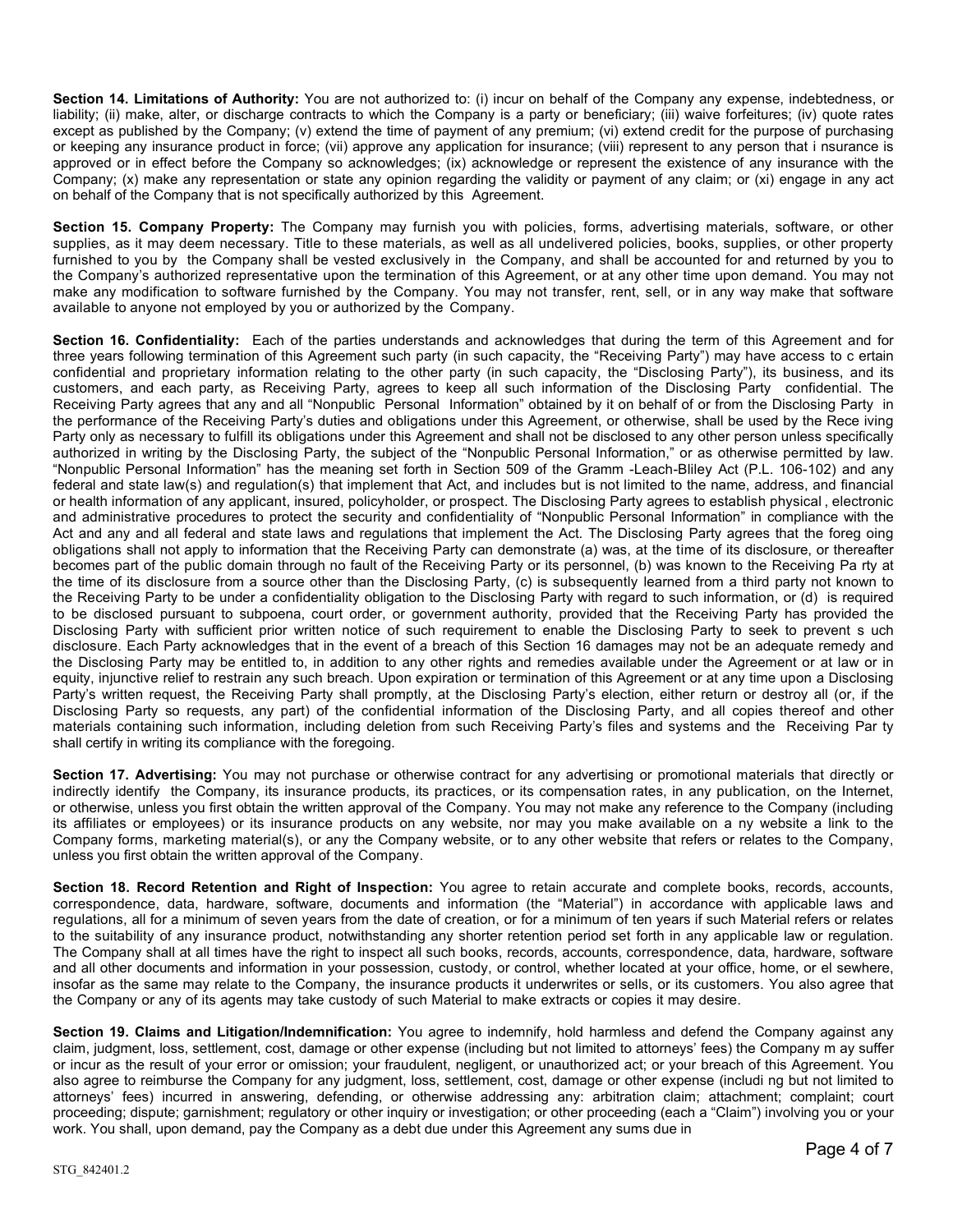accordance with this Section. The Company agrees to indemnify, hold harmless and defend you against any claim, judgment, loss , settlement, cost, damage or other expense (including but not limited to reasonable attorneys' fees) you may suffer or incur as the result of the Company's error or omission; the Company's fraudulent or grossly negligent act; or the Company's breach of this Agreement. Each party agrees that under no circumstances shall the other party be liable to such claiming party (or anyone claiming through such claiming party) for any lost profits or indirect, incidental, punitive or consequential damage in connection wit h this Agreement.

**Section 20. Surplus Lines Insurance:** You shall not place an order with Company for surplus lines insurance unless you first complied with any applicable state laws surrounding surplus lines insurance placement. Company is responsible for filing surplus lines taxes, all required forms, documents and paperwork must be provided by you to Company in a timely manner to allow for the prompt filing of the surplus lines taxes.

**Section 21. Duty to Cooperate:** You agree to cooperate at all times with the Company and/or any of its agents or lawyers in any internal or external inquiry or investigation that relates to you or the business of the Company or its customers, including but not limited to inquiries that arise in the context of any administrative, regulatory or judicial proceeding.

**Section 22. Right to Retire:** The Company may, at its sole discretion and without incurring any liability to you, retire from any jurisdiction and discontinue or withdraw any insurance product from any jurisdiction where you are licensed, without prejudic e to the right of the Company to continue said insurance products in any other jurisdiction.

**Section 23. Entire Agreement:** This Agreement constitutes the entire agreement between you and the Company with respect to the subject matter hereof and abrogates, terminates, and supersedes any prior written or oral agreement or representations relating thereto. No statements made orally, either before or after the date of execution of this Agreement, shall have any impact on this Agreement or modify it in any way.

**Section 24. Amendment of Agreement:** You may not change or amend any term of this Agreement without the Company's written approval. The Company may amend or change any term of this Agreement, at any time, upon written notice to you, via e-mail or otherwise or via its secure access web-site. The Company may also amend or change any guideline or policy, whether or not such guideline or policy is referenced in this Agreement. Any such amendment or change shall be effective upon written notice to you via e-mail or otherwise via its secure access web-site.

**Section 25. No Waiver:** Any failure by the Company to enforce its rights hereunder or take advantage of any breach of the terms, conditions, or covenants in this Agreement shall not constitute a waiver or estoppel of the Company's right to thereafter enforce any of its terms, conditions, or covenants. This Agreement cannot be modified by any acquiescence in practices or course of dealing by the Company that may be contrary to the terms of this Agreement.

**Section 26. Assignment:** You shall not assign, transfer, or pledge this Agreement or any commission payable hereunder without the advance written consent of the Company. The Company may grant or refuse consent to assign this Agreement at its sole discretion; the Company's consent to assignment of any commission due hereunder shall not be unreasonably withheld. However, no assignment of any commission hereunder shall be binding upon the Company unless it is first notified in writing and filed at the Company's headquarters. The Company assumes no responsibility for the validity or effect of any such assignment.

The Company may assign this Agreement without restriction. The Company may also add as a party to this Agreement any other affiliated insurance company by providing you with written notice. In such event, references to "the Company" shall also include such newly added insurer.

**Section 27. Termination:** This Agreement may be terminated by either party upon 30 days written notice to the other, sent by U.S. mail, or by courier with proof of delivery, to the last known address of the other. In addition, the Company may immediately terminate this Agreement for cause. As used herein, "cause" shall mean that the Company has made a good faith determination, which determination may be in the absence of any judicial or other independent finding of fact, that you: (i) breached this Agreeme nt or any portion thereof (including but not limited to your failure to cooperate with the Company pursuant to Section 21 hereof); (ii) committed fraud or any illegal act in the performance of your duties under this Agreement; (iii) violated any insurance or se curities law or regulation, Company policy or procedure, or provision of the Code; (iv) withheld or misappropriated funds belonging to the Company, any policyholder, or any applicant; (v) directly or indirectly induced or attempted to induce any policy owner or customer of the Company to stop premium payments or surrender any policy; (v) misrepresented the terms of the Company's products or its financial condition; (vi) misrepresented any material information in your application for appointment or in any other documents support ing that application or otherwise; (vii) defamed, libeled, slandered, or disparaged the Company, its insurance products, or any Company officer or employee; (viii) engaged in unprofessional, harassing, or threatening conduct toward any Company customer or employee; or (ix) used profane or abusive language toward any Company customer or employee.

Cause shall also mean: (a) the loss, suspension, revocation, or voluntary surrender of your license or registration with any state, federal, or other entity that regulates, controls, or in any way authorizes the sale of insurance products, securities, or financial services; (b) your insolvency or bankruptcy, or the institution of such or similar proceedings by or against you; (c) your criminal indictment; (d) your conviction or plea of guilty or *nolo contendere* to any felony or misdemeanor charge involving trustworthiness or honesty, including but not limited to embezzlement, fraud, or theft; (e) your conviction or plea of guilty or *nolo contendere* to any felony charge; (f) any action on your part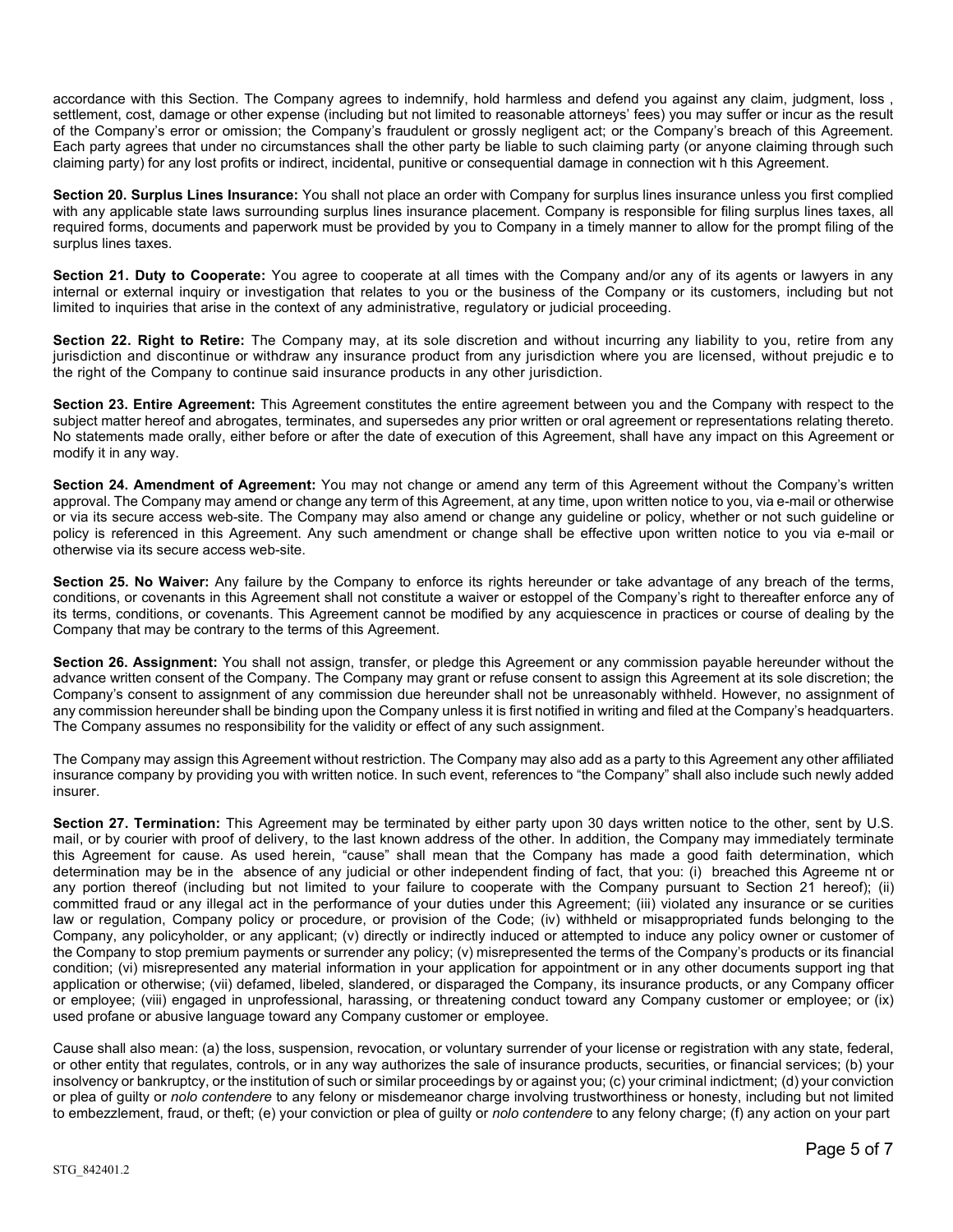that could reasonably be construed to be defamatory, libelous, or materially prejudicial to the Company; or (h) your failure to fully pay any outstanding debt owed to the Company within sixty days of the date such debt is incurred, or ten days from the Company's demand therefor, whichever first occurs.

In the event this Agreement is terminated for cause, you forfeit the right to all first year and renewal commissions and authorize the Company to withhold its payment of any other commission or compensation to you pending the completion of the Company's review of the facts and circumstances and subject to your obligation to repay any debt hereunder. In the event this Agreement is terminated for any reason, no new business will be submitted by or accepted from you after the date on which you were notified of termination; however, any business quoted and presented to a client or submitted and pending underwriting at the time of notice will be honored if accepted.

Upon termination of this Agreement, you shall immediately pay to the Company all sums due to the Company and deliver to the Company all materials connected with the sale of the Company insurance products.

**Section 28. Governing Law:** This Agreement is governed by the laws of the State of California (without regard to any choice of law provisions).

**Section 29. Place of Contract:** The parties agree that this contract is made and entered into in the State of California.

**Section 30. Dispute Resolution; Jurisdiction:** You agree that any controversy or claim arising out of or relating to this Agreement, any other agreement or document received or delivered in connection with this Agreement, or with respect to any aspect of the relationship between you and the Company, shall be settled by arbitration administered by the American Arbitration Association under its Commercial Arbitration Rules, and that you are responsible for any filing/administrative fees associated therewith. You further agree that the number of arbitrators shall be three, and that the place of the arbitration shall be San Diego, California. You agree that California law shall apply, and that judgment on the award rendered by the arbitrators may be entered in any court having jur isdiction thereof.

## **Section 31. Miscellaneous:**

**a. Survival:** Notwithstanding any provision of this Agreement to the contrary, the termination of this Agreement, whether with or without cause, shall be construed as the termination of: (a) your appointment and authority under Section 3 of this Agreement; (b) your authority under Sections 2 and 8 of this Agreement; and (c) the Company's obligations under Sections 4, 9 and 10 of this Agreement. All other provisions of this Agreement shall survive any termination of this Agreement.

**b. Headings:** The paragraph headings contained in this Agreement are inserted for purposes of convenience of reference only, and shall not affect the meaning or interpretation of this Agreement.

**c. Interpretation and Definitions:** Unless otherwise provided in this Agreement, or unless the context otherwise requires, the following definitions and rules of construction shall apply herein:

**d. Number and Gender**: In this Agreement the neuter gender includes the feminine and masculine and the singular number includes the plural, and the word "person" includes any corporation, partnership, firm, or association wherever the context sorequires.

**e. Mandatory and Permissive**: "Shall" and "will" and "agrees" are mandatory; "may" is permissive.

**f. Term Includes Extensions**: All references to the term of this Agreement or the Agreement term shall include any extensions of such term.

I agree to and accept the terms of this Producer Agreement as evidenced by my signature below:

Producer's Signature **Date** Date

\_\_\_ \_ \_ \_ \_ \_\_ \_ \_ \_ \_

 $\frac{1}{2}$  ,  $\frac{1}{2}$  ,  $\frac{1}{2}$  ,  $\frac{1}{2}$  ,  $\frac{1}{2}$  ,  $\frac{1}{2}$  ,  $\frac{1}{2}$  ,  $\frac{1}{2}$  ,  $\frac{1}{2}$  ,  $\frac{1}{2}$  ,  $\frac{1}{2}$  ,  $\frac{1}{2}$  ,  $\frac{1}{2}$  ,  $\frac{1}{2}$  ,  $\frac{1}{2}$  ,  $\frac{1}{2}$  ,  $\frac{1}{2}$  ,  $\frac{1}{2}$  ,  $\frac{1$ Print Producer's Name

\_\_\_ \_ \_ \_ \_ \_\_ \_ \_ \_ \_ Agency Name City/State